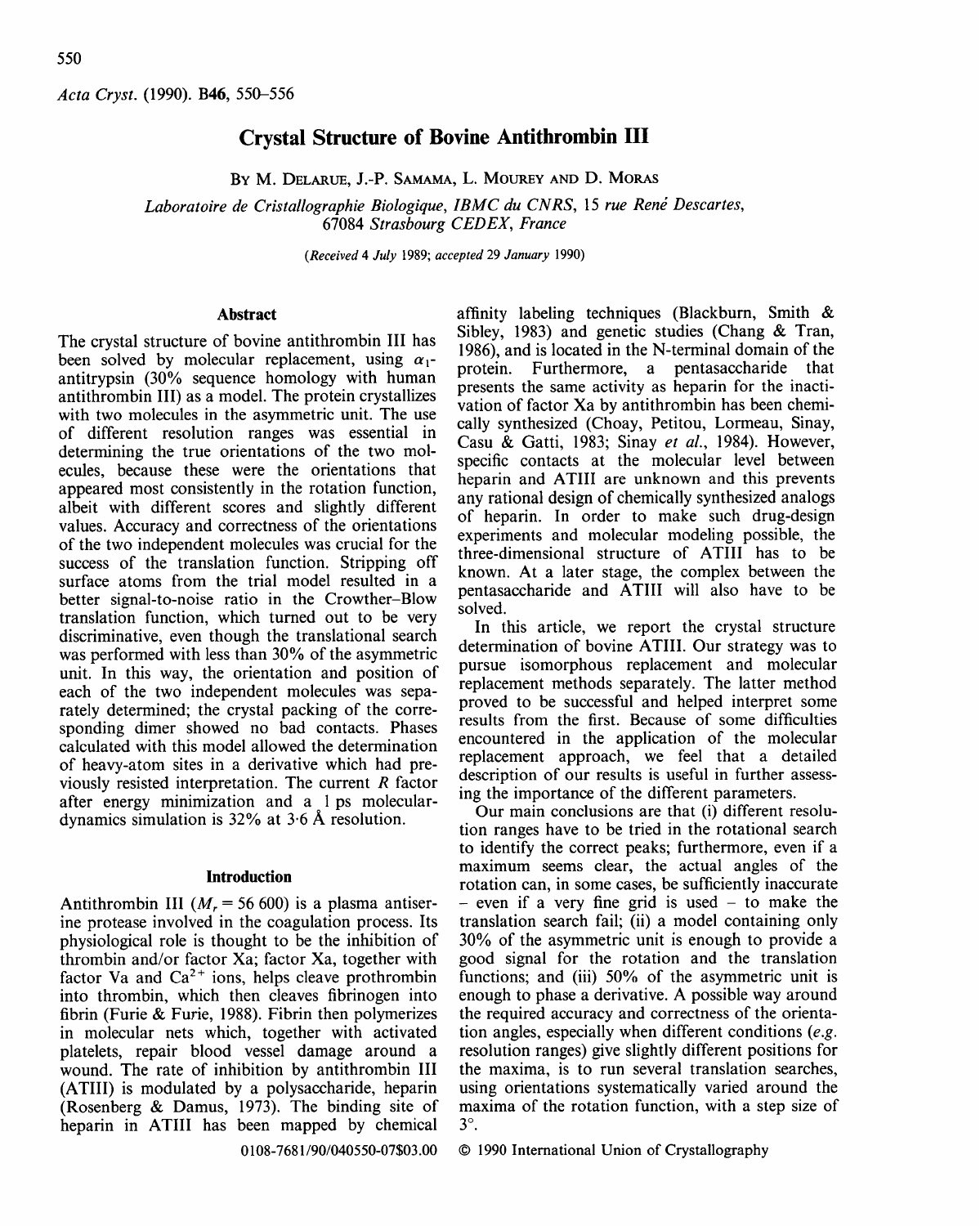## **Experimental**

# *Data collection and processing*

The crystals were obtained by the microdialysis method, using ammonium sulfate as a precipitating agent. Gel electrophoresis and N-terminal sequencing of the crystals suggest that the asymmetric unit contains two molecules that are cleaved at the serine protease binding site (Samama, Delarue, Mourey, Choay & Moras, 1989).

The space group is  $P_14, 2, 2$ , with cell constants 91.4, 91.4 and  $383.1$  Å. Data were collected by oscillation photography (Winkler, Schutt & Harrison, 1979) using synchrotron radiation at either LURE (Orsay, France) or CHESS (Cornell, Ithaca, NY, USA). The typical crystal size was  $0.3 \times 0.3 \times$  $0.3$  mm. The oscillation angle was  $2^{\circ}$  for each photograph and the usual crystal-to-film distance was 100 mm; the final native data set had about four observations for each reflection and the cusp region was also included. The crystals diffract up to a resolution limit of  $3.0 \text{ Å}.$ 

A partial data set (68% complete at  $3.5~\text{\AA}$ ) was also collected for crystals soaked for 3 days in 2mM PtCl $^{2-}$ , which provided a heavy-atom derivative. This platinum derivative is only isomorphous with native crystals to  $4.5 \text{ Å}$  resolution. Another partial data set (only  $40\%$  complete at 6 Å resolution) obtained from a crystal soaked for 5 days in  $16mM$  $PtCl<sub>4</sub><sup>2-</sup>$  was also collected.

Films were scanned on a Joyce-Loebl optical rotating densitometer and processed with the program *OSC* (Rossmann, 1979). The *CCP4* package was then used for scaling, merging and postrefinement. The final  *factor on intensities for the* native data set used to solve the structure was  $8.6\%$ for 23 500 independent reflections (19 000 reflections at 3.5 A resolution, *i.e.* 90% complete).

# *Rotation function*

The 3.0 Å refined structure of  $\alpha_1$ -antitrypsin  $(\alpha_1$ -AT; Loebermann, Tokuoka, Deisenhofer & Huber, 1984; Protein Data Bank reference 5API) was used as a model. The accessibility of every atom was calculated with the program *ACCESS* (Richmond & Richards, 1978) and atoms with an accessibility greater than 10  $A^2$  were removed. This left about two thirds of the initial model (model 5API-TIDY-TOT in Table 1). In addition, residues 355 to 393 ( $\alpha_1$ -AT is cleaved in the crystal at position 358; residue 393 is the C-terminal end of the protein) were then removed or retained for different tests (5API-CUT or 5API-TOT in Tables 1 and 2), because the junction between these two domains is likely to be different in native  $\alpha_1$ -AT (Loebermann *et al.*, 1984).

The model was placed in a P1 cell with dimensions  $150 \times 150 \times 150~\text{\AA}$ . A smaller cell with an edge of 120 A was also tried. Structure factors were calculated to  $3.5 \text{ Å}$  resolution using the atomic temperature factors of  $\alpha_1$ -AT. The fast rotation function (Crowther, 1972) as implemented in the *CCP4* package (Dodson, 1985) was employed; this version allows expansion with 60 Bessel coefficients. The step size was  $2.5^{\circ}$ ; for normal (F) structure factors, an overall negative temperature factor of  $20 \text{ Å}^2$  was applied to sharpen the peaks; the origin cutoff was 5 A. As the molecular dimensions of the model were  $40 \times 40 \times 60$  Å, four different outer radii of integration were tried, from 30 to 45 A.

Different resolution ranges were used for normal  $(F)$  or normalized  $(E)$  structure factors: 15-4, 10-6, 10-4, 10-3.5, 6-4 Å and 20-6, 20-5, 20-4, 20-3.5 Å. respectively.

## *Translation function*

Possible orientations found by the rotation function were applied to the model. The center of mass of this model (one molecule) was placed at the origin of a P1 cell that had the same dimensions as that containing the unknown structure. Partial structure factors were than calculated for each symmetryrelated molecule and then merged.

The Crowther-Blow translation function (Crowther & Blow, 1967) was used, as implemented by Tickle (1985) in the *CCP4* package. This program computes the Fourier coefficients of a threedimensional map (see Harada, Lifchitz, Berthou & Jolles, 1981), which is then sorted according to the value of the translation function. Normalized structure factors between 20 and  $4 \text{ Å}$  resolution or between 20 and  $3.5 \text{ Å}$  resolution were used. The program was run for each of the two possible enantiomeric space groups. Self vectors were omitted. The search was performed with every possible peak of the rotation function. In addition, at least nine slightly different orientations were tried around each of the possible solutions, using a step size of  $3^\circ$ for each Eulerian angle.

The R-search program of *CCP4* was used to check the solutions for each molecule in a limited box of 21  $\times$  21  $\times$  21 points, with a grid of 0.5 Å and data between 10 and 7 Å. Similarly, the *BRUTE* program (Fujinaga & Read, 1987), which allows variation of both the rotational and translational parameters, was also used to check the different solutions in a limited six-dimensional search.

# *Initial rigid-body refinement*

The two molecules of the asymmetric unit were put together and allowed to move independently as two different rigid bodies. The *CORELS* program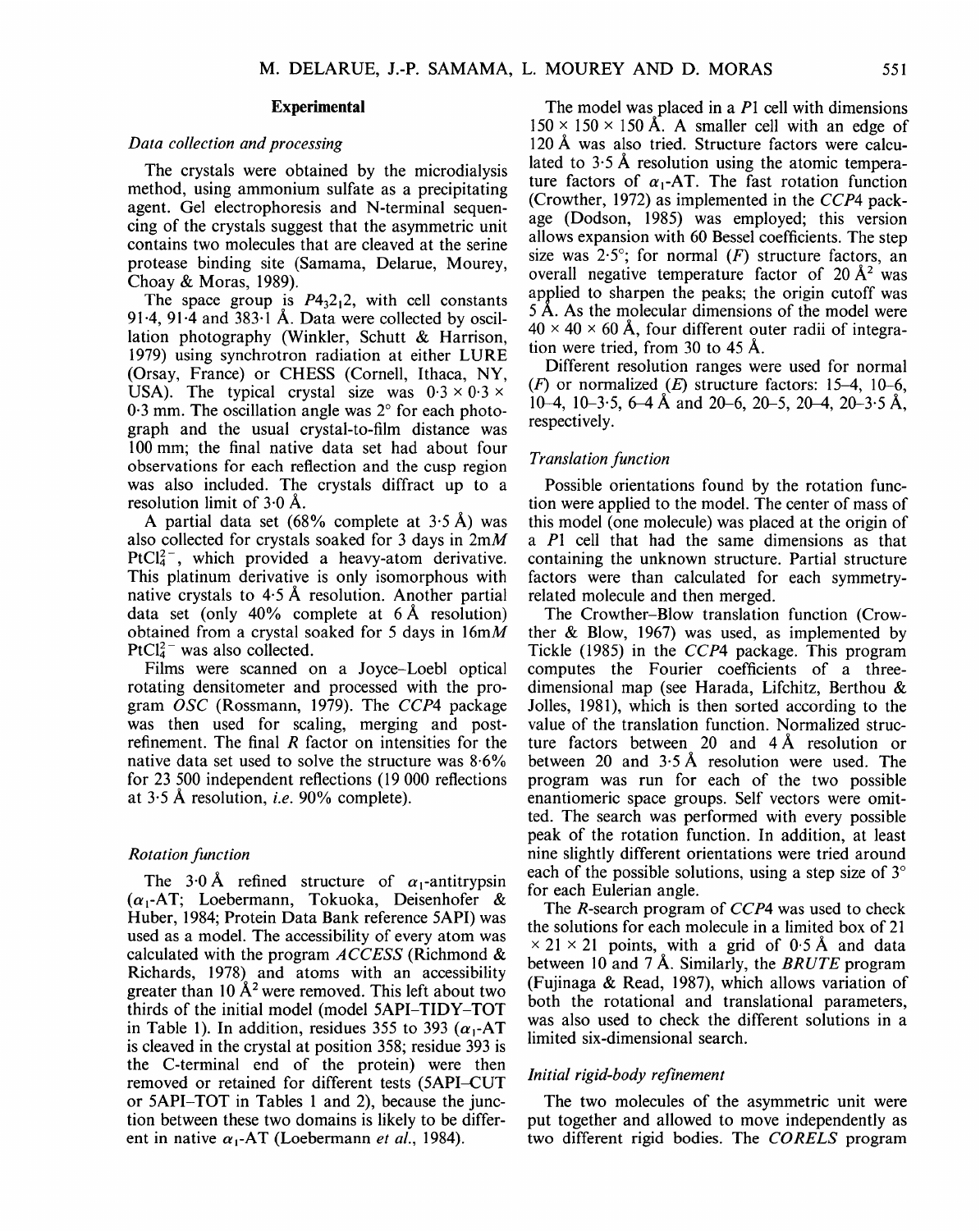#### **Table 1.** *Rotation-function results*

**The height of the signal (in parentheses) is the number of standard deviations of the map above the mean. Unless otherwise stated, the Crowther rotation function was run with an external radius of** 40 A,, a **resolution range of** 4-10 A and a **cell edge of** 150 A, **using the model** 5API-TOT.

|                                               | Rotl                        |                      |                      |                    | Rot <sub>2</sub>                |                            |                             |                         | Rot <sub>3</sub>       |              |                  |                    |
|-----------------------------------------------|-----------------------------|----------------------|----------------------|--------------------|---------------------------------|----------------------------|-----------------------------|-------------------------|------------------------|--------------|------------------|--------------------|
| $R = 45 \text{ Å}$                            | 337.5                       | $35 - 0$             | $65 - 0$             | $(4-1)$            | 142.5<br>132.5                  | 67.5<br>62.5               | 12.5<br>7.5                 | (3.3)                   | $125 - 0$              | 77.5         | 32.5             | (3.6)              |
| $R = 40 \text{ Å}$                            | 337.5                       | 35.0                 | 650                  | $(4-1)$            | 142.5                           | 67.5                       | $10-0$<br>7.5               | (3.3)<br>(3.2)          | 125.0                  | 77.5         | 32.5             | (3.6)              |
| $R = 35 \text{ Å}$                            | 337.5                       | 35.0                 | 650                  | (4.0)              | 132.5<br>142.5                  | 62.5<br>67.5               | 7.5<br>7.5                  | (3.2)<br>$(3-1)$        | $125 - 0$              | 77.5         | $35 - 0$         | (3.5)              |
| $R = 30 \text{ Å}$                            | 337.5                       | 350                  | 65.0                 | (3.7)              | 132.5<br>142.5<br>1350          | 62.5<br>67.5<br>62.5       | 7.5<br>7.5                  | (3.0)<br>(3.0)<br>(2.9) | 1250                   | 77.5         | 32.5             | (3.4)              |
| Cell edge = $120 \text{ Å}$                   | 337.5                       | 350                  | 65.0                 | $(4-0)$            | $132 - 5$                       | $62 - 5$                   | 7.5                         | (3.3)                   | $125 - 0$              | 77.50        | 32.5             | (3.6)              |
|                                               |                             |                      |                      |                    |                                 |                            |                             |                         |                        |              |                  |                    |
| <b>5API-TIDY-TOT</b><br>(see Fig. $1$ )       | 337.5                       | 350                  | $65 - 0$             | $(4-1)$            | 135.0<br>142.5                  | 62.5<br>67.5               | $5 - 0$<br>$10-0$           | (2.8)<br>(3.5)          | 122.5                  | 80.0         | $35 - 0$         | (3.2)              |
| F 15-4 Å                                      | 337.5                       | 35.0                 | $65 - 0$             | (3.3)              | 140.0                           | 72.5                       | $5-0$                       | (2.8)                   |                        |              |                  |                    |
| F 6 4 Å                                       | $335 - 0$                   | 35.0                 | 67.5                 | $(2-3)$            | 142.5<br>132.5                  | 67.5<br>62.5               | 12.5<br>5.0                 | (2.9)<br>(2.6)          |                        |              |                  |                    |
|                                               |                             |                      |                      |                    | 1450                            | 72.5                       | 2.5                         | (2.8)                   |                        |              |                  |                    |
| F 10–6 Å<br>$F$ 10–3.5 Å                      | 335.0<br>337.5              | 32.5<br>$35 - 0$     | 67.5<br>65.0         | (4.8)<br>(3.9)     | 142.5<br>132.5                  | 67.5<br>62.5               | Background<br>$10-0$<br>7.5 | (3.2)<br>(3.1)          | $120 - 0$<br>$125 - 0$ | 77.5<br>77.5 | $35 - 0$<br>32.5 | $(4-1)$<br>$(3-4)$ |
| $E$ 20–6 Å<br>$E$ 20-5 Å                      | $335 - 0$<br>332.5          | 32.5<br>32.5         | 67.5<br>70.0         | (3.4)<br>(3.6)     |                                 |                            | Background<br>Background    |                         |                        |              |                  |                    |
| $E$ 20 -4 Å<br>$E$ 20-3.5 Å<br>Final solution | $332 - 5$<br>332.5<br>335.0 | 32.5<br>32.5<br>34.0 | 67.5<br>70 0<br>65.0 | $(3-3)$<br>$(3-1)$ | 142.5<br>$135 - 0$<br>$131 - 5$ | $67 - 5$<br>$65-0$<br>61.5 | $10-0$<br>0.0<br>$10-5$     | (3.4)<br>(3.8)          | $120 - 0$              | $80-0$       | 17.5             | (3.2)              |
|                                               |                             |                      |                      |                    |                                 |                            |                             |                         |                        |              |                  |                    |

**(Sussman, Holbrook, Church & Kim, 1977) was used**  with an initial resolution range of  $10-9$  Å  $(320)$ **reflections), extended to 10-8 A (900 reflections) and**  to  $10-7 \text{ Å}$  (1677 reflections).

#### *Phasing the derivative*

**Phases derived from this crude model were used to calculate a Fourier difference map of the platinum derivative. Occupancies of the heavy-atom sites were refined against centrosymmetric reflections and then fixed to phase all reflections. Definitions of the relevant statistics are described by Dodson (1976).** 

### **Results**

## *Rotation function*

**The results are summarized in Table 1, with, in**  each case, the values of the Eulerian angles  $(\alpha, \beta, \gamma)$ **of the two solutions (Rot l and Rot2) that turned out to be correct, as well as their height. Fig. 1 shows a plot of the value of the rotation function for the**  maximum of each  $\beta$ -section, in the resolution range **10-4 A, using F or E values and 5API-TIDY-TOT as the model. From this figure, it can be seen that**  two major peaks dominate at sections  $\beta = 35^{\circ}$  and  $\beta$  $= 70^{\circ}$ . The first one (Rot1), appeared to be correct **while the second one (Rot2) had Eulerian angles quite different from the final answer (see below).**  Almost all the maxima of the  $\beta$ -sections around the **first peak (Rotl) correspond to rotations very similar to Rotl: they just build up the peak. However, on closer inspection, there is a shoulder on the Rot2** 

peak around  $\beta = 62.5^{\circ}$  and also another, smaller **peak around section**  $\beta = 80^{\circ}$ **, where the angles, although close to those of Rot2, are sufficiently different for it to be a different peak. Indeed, the**  three sections  $\beta = 77.5$ , 80.0 and 82.5° build up **another peak that will be referred to as Rot3 because it also appeared consistently in different conditions (see Table 1).** 

**The variability of the actual values of the Eulerian**  angles of Rot1, Rot2 and Rot3 in different condi**tions was found to be significant (that is to say,** 



Fig. 1. **Plot of the height of the maximum of the rotation function**  for each  $\beta$ -section, using the 5API-TIDY-TOT model, an integration radius of 40 Å, a cell edge of 150 Å, data in the  $10-\overline{4}$  Å resolution range, with either normalized ( $\Box$ ) or normal  $\left( \blacklozenge \right)$  structure factors.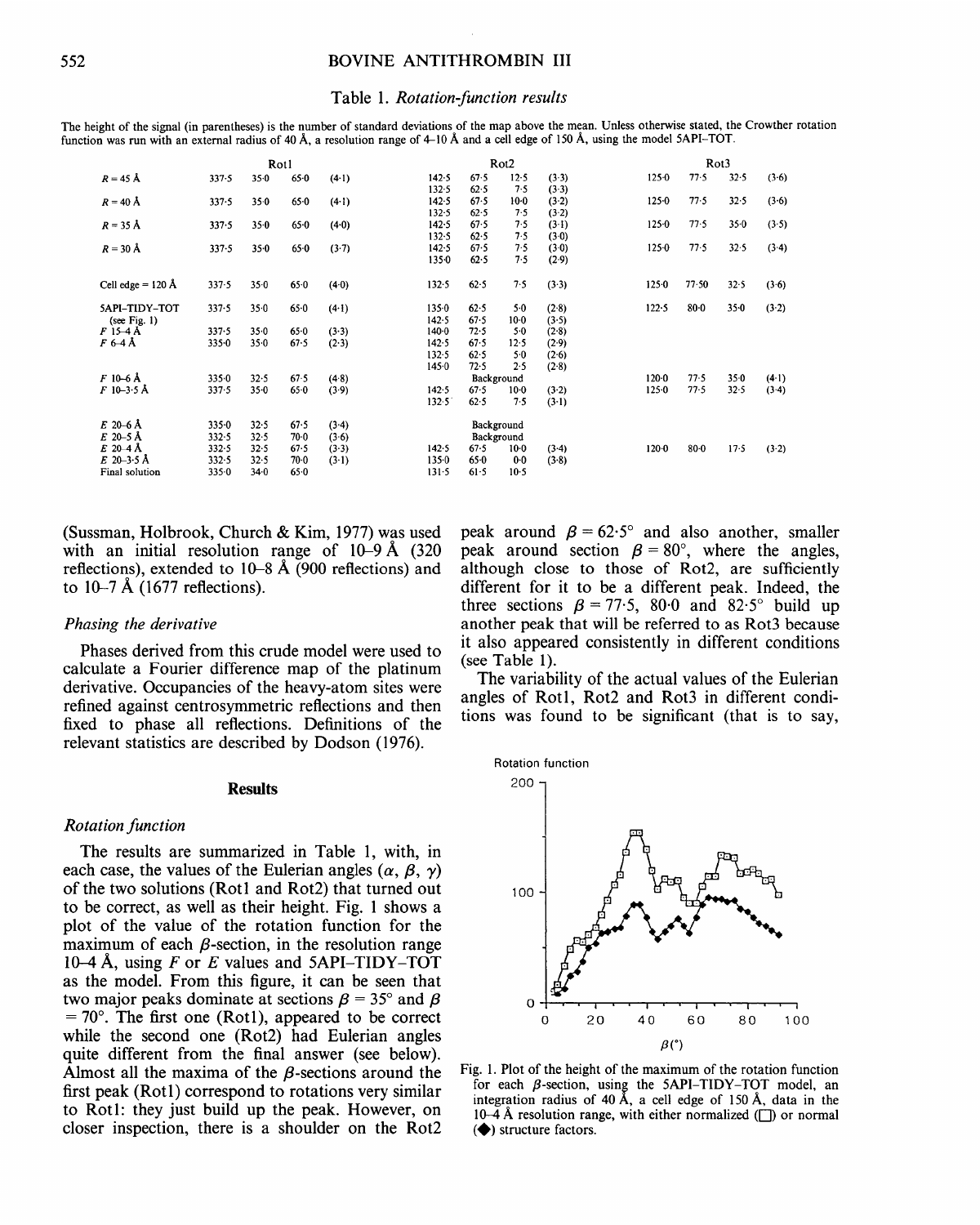enough to make the translation function fail) for all of these orientations and most pronounced for Rot2: in some cases the peak corresponding to Rot2 was split. In a broader sense, Rot3 can be considered to be produced by some degeneracy of Rot2; the axes of these two different rotations are separated by an angle of  $20^\circ$ .

As a general trend, using  $F$  or  $E$  values (Tickle, 1985), lower resolution (10–6 Å, 20–6 Å) favors Rotl and makes Rot2 and Rot3 weaker or even disappear in the background. On the other hand, higher resolution makes Rot2 more apparent and even, in some cases, first in the list.

The low-resolution terms are not important when using E values (20–4 Å gave the same results as  $10-4$  Å) but omitting too much data is not recommended  $(7-4 \text{ Å}$  data gave inconsistent results). When using F values, a low-resolution cutoff of 15 Å instead of 10 A made Rot2 and Rot3 coalesce into a single peak that was clearly wrong.

The external radii, which were chosen in accordance with the literature (Lifchitz, 1983), did not prove to be very important, although  $R = 30$  Å gave lower signal-to-noise ratios.

When compared with results obtained with the complete model, the use of a model in which surface atoms were removed did not improve the signal. The main problem of these rotational searches was the degeneracy of Rot2.

# *Translation search*

The Crowther-Blow translation function was run for each one of the previously selected orientations (Rot1, Rot2, Rot3). The various parameters were not thoroughly varied since all published results agree on the fact that  $E$  values should be used with as broad a resolution range as possible (Cygler & Anderson, 1988a,b; Tickle, 1985).

With the orientation found for Rotl in the resolution range 10-4 A, the search turned out to be almost immediately successful. This allowed us to answer some basic questions about the space group, the best model to be used and the required accuracy of the angles for a successful translational search. Relevant results concerning these questions are summarized in Table 2. It is clear from the height of the signal obtained for the two possible space groups  $P_1^2P_2^2$  and  $P_3^2P_1^2$  that the latter should be chosen. It is also clear that a correct orientation, within  $5^\circ$ , is an absolute requirement for obtaining a detectable signal in the translation function. This has been stressed by others for different translational searches, for example, R searches (Evans, 1985). As for the model used in the  $T$  search, the one in which all the surface atoms had been removed was found to be superior. Removal of the C-terminal part of the

Table 2. *Results of the Crowther-Blow translation function, using E values between* 20 *and* 4 Å *resolution* 

The space group is  $P4_32_12$ , unless otherwise stated.

| Model                              | Signal*     |
|------------------------------------|-------------|
| Rotl                               |             |
| 5API-TIDY-CUT (P4,2,2)             | $2.0\sigma$ |
| 5API-TIDY-CUT (P4,2,2)             | $6.0\sigma$ |
| 5API-TIDY-TOT                      | $10\sigma$  |
| 5API-TOT                           | $4.5\sigma$ |
| 5API–CUT                           | $3.0\sigma$ |
| 5API-TIDY-CUT (rotation off by 5°) | $0.5\sigma$ |
| Rot <sub>2</sub>                   |             |
| 5API-TIDY-TOT                      | $4.5\sigma$ |
| 5API-TIDY-CUT                      | $2.0\sigma$ |

\* The number of standard deviations  $(\sigma)$  between the highest and the first spurious peak.

molecule after the cleavage site did not improve the signal of the translation function. A limited R-factor search around the position determined by the translation function essentially confirmed that we had correctly identified the location of the first molecule of the asymmetric unit. The R factor for a 10-8 Å resolution range was 50.0%. The translation to be applied to the rotated coordinates of  $\alpha_1$ -AT is  $t_r =$ 73.45,  $t_v = 34.0$ ,  $t_z = 174.5$  Å.

We then set out to localize the second molecule, using Rot2 and Rot3 as possible orientations. Only one of them (Rot2), after an extensive search around each of these orientations, gave an acceptable signal of  $4.5\sigma$  between the major peak and the first spurious peak. This is less than that obtained with the first molecule (ten standard deviations). The  $R$  factor obtained with the second molecule  $(R = 52.0\%)$  is also worse than that of the first molecule  $(R =$  $50.0\%$ ). The two molecules were then put together in the asymmetric unit and the question of the four different possible origins in the Patterson function  $(x, y, z; x+\frac{1}{2}, y+\frac{1}{2}, z; x+\frac{1}{2}, y+\frac{1}{2}, z+\frac{1}{2}; x, y, z+\frac{1}{2})$ was addressed simply by calculating an R factor for each origin; only one origin gave an R factor  $(48\%)$ below that obtained when using only one monomer. These results were essentially confirmed by the use of the *BRUTE* program (Fujinaga & Read, 1987). Although a complete search of the asymmetric unit, with orientations systematically varied with a step size of  $3^\circ$  around the peak of the rotation function, would have been computationally prohibitive in our case, it is clear that the signal would have been unmistakable. The results (Table 3) also confirm that correlation coefficients are more sensitive than R factors. The number of standard deviations between the highest and the next spurious peak, for each molecule separately, is always greater than three. Table 3 also confirms that data between 4 and 5 A resolution are very important; this may result from the fact that these data generate inter- $\beta$ -strand distances (very abundant in  $\alpha_1$ -AT) in the Patterson function.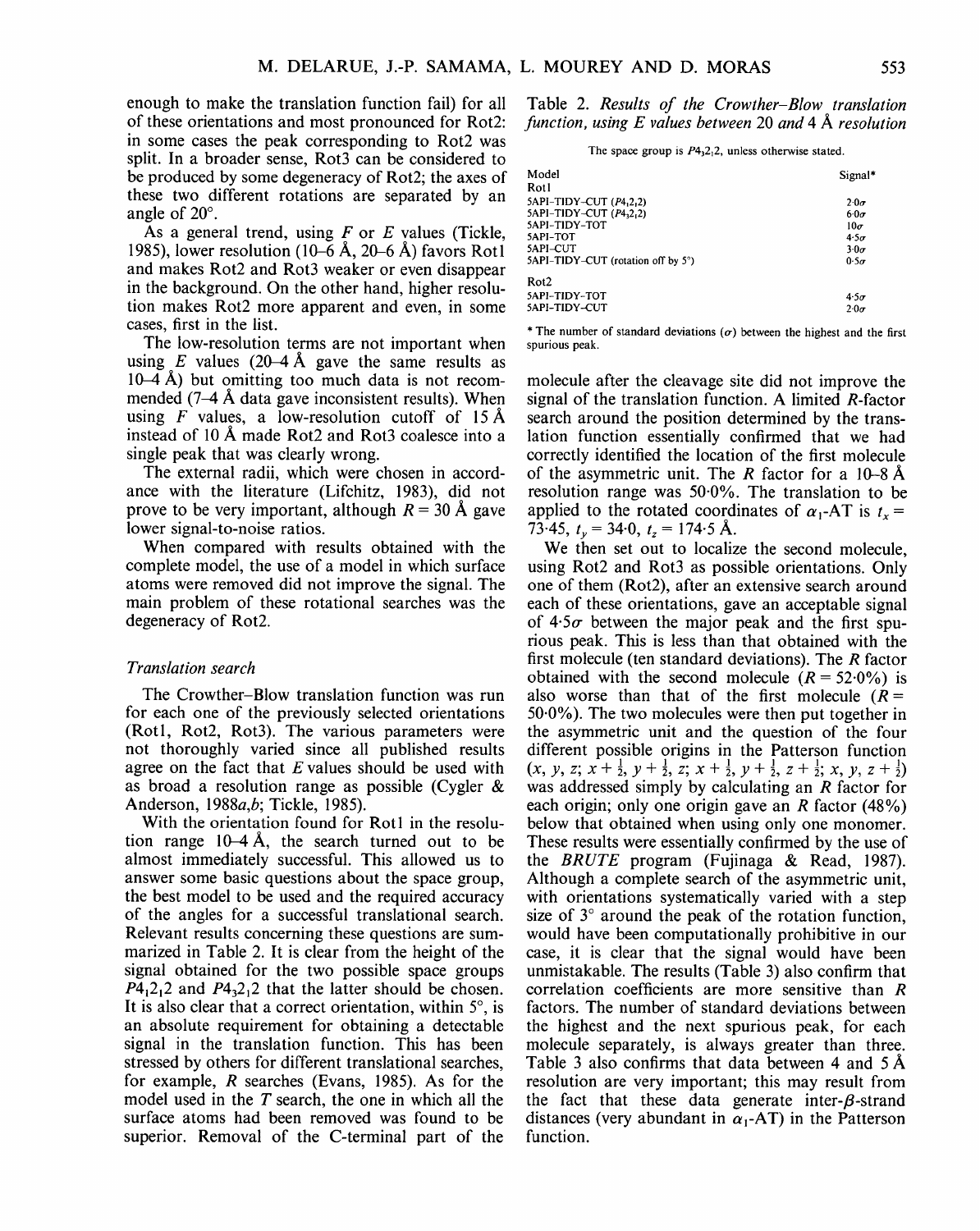# Table 3. *Correlation coefficients* (%) *given by the BRUTE program for the translational search*

| The<br>correlation<br>$[\Sigma(x - \langle x \rangle)^2]^{1/2} [\Sigma(y - \langle y \rangle)^2]^{1/2}$ where $x = F_{obs}^2$ and $y = F_{calc}^2$ . | coefficient is   |        | defined by: $\sum (x - \langle x \rangle)(y - \langle y \rangle)$ |                       |
|------------------------------------------------------------------------------------------------------------------------------------------------------|------------------|--------|-------------------------------------------------------------------|-----------------------|
| <b>Resolution range</b>                                                                                                                              | Model            | Max.   | Mean                                                              | $\boldsymbol{\sigma}$ |
| 10–6 Å                                                                                                                                               | Dimer            | 49     | 30                                                                | 6.0                   |
| 10-6Å                                                                                                                                                | Rotl             | 36     | 19                                                                | 4.7                   |
| $10-6$ Å                                                                                                                                             | Rot <sub>2</sub> | 28     | 18                                                                | 30                    |
| 5–4 Å                                                                                                                                                | Dimer            | 21.8   | $7-6$                                                             | 3.0                   |
| $5-4$ Å                                                                                                                                              | Rotl             | 170    | $5-0$                                                             | 2.5                   |
| $5-4$ Å                                                                                                                                              | Rot <sub>2</sub> | 12.5   | 4.9                                                               | 2.5                   |
| $5 - 4.5$ Å                                                                                                                                          | Dimer            | $29-1$ | $10-8$                                                            | $3-8$                 |
| $4.5 - 4$ Å                                                                                                                                          | Dimer            | 18.6   | 6.3                                                               | 2.8                   |

# *Assessing the validity of the model*

At this stage, a rigid-body refinement was undertaken with the program *CORELS* (Sussman *et al.,*  1977). This led to a drop of the R factor to  $46\%$  in the  $10-7$  Å resolution range (1677 reflections). The crystal packing showed no bad contacts between crystallographically related and/or noncrystallographically related molecules (Fig. 2).

Phases derived from this partially refined model were used to calculate a Fourier difference map of the platinum derivative. This revealed three peaks (Table 4), which were found to satisfy the Patterson function. The positions of these sites in the model were graphically displayed and were found to be located near cysteine residues on the surface of the protein (see Fig. 3). Two of the sites are topologically

equivalent, meaning that they are related by the noncrystallographic symmetry. The position of the noncrystallographic equivalent of the third site was calculated and found to give low scores in the Patterson function. On the other hand, this site was found to give a high score in an automatic search of the Patterson function of the  $16mM$  PtCl<sup>2-</sup> derivative, using the *HA SSP* program (Terwilliger, Kim & Eisenberg, 1987). This means that this site is accessible, but that, possibly for kinetic reasons, we do not see it in the  $2mM$  PtCl<sub>4</sub><sup>-</sup> derivative. Retrospectively, the fact that we had not been able to interpret this derivative, either by automatic search methods or by direct methods, might be explained by the rather special positions of the heavy atoms *(i.e.*  $x \approx y$  or x  $+y \approx \frac{1}{2}$ , as well as by the high symmetry of the Patterson function.

B factors for the heavy-atom sites were estimated from their refined occupancies with centrosymmetric reflections in different resolution ranges (12-8, 8-6 and  $7-5$  Å). Phasing with the three sites deduced from the Fourier difference map gave the following statistics for data between 20 and 5 A resolution:

(a) An R-factor of 55%, a correlation coefficient of 0.51 and a gradient of the plot between the calculated and observed structure factors of centrosymmetric reflections of 0.41.

(b) A figure of merit of  $0.31$  and a phasing power of 1.63 for all reflections.



Fig. 2. Stereoview of the crystal packing, using an ideal representation of the molecule by an ellipsoid (program *PACKING,* M. Bergdoll, unpublished). The  $c$  axis is vertical and the  $a$  axis is horizontal.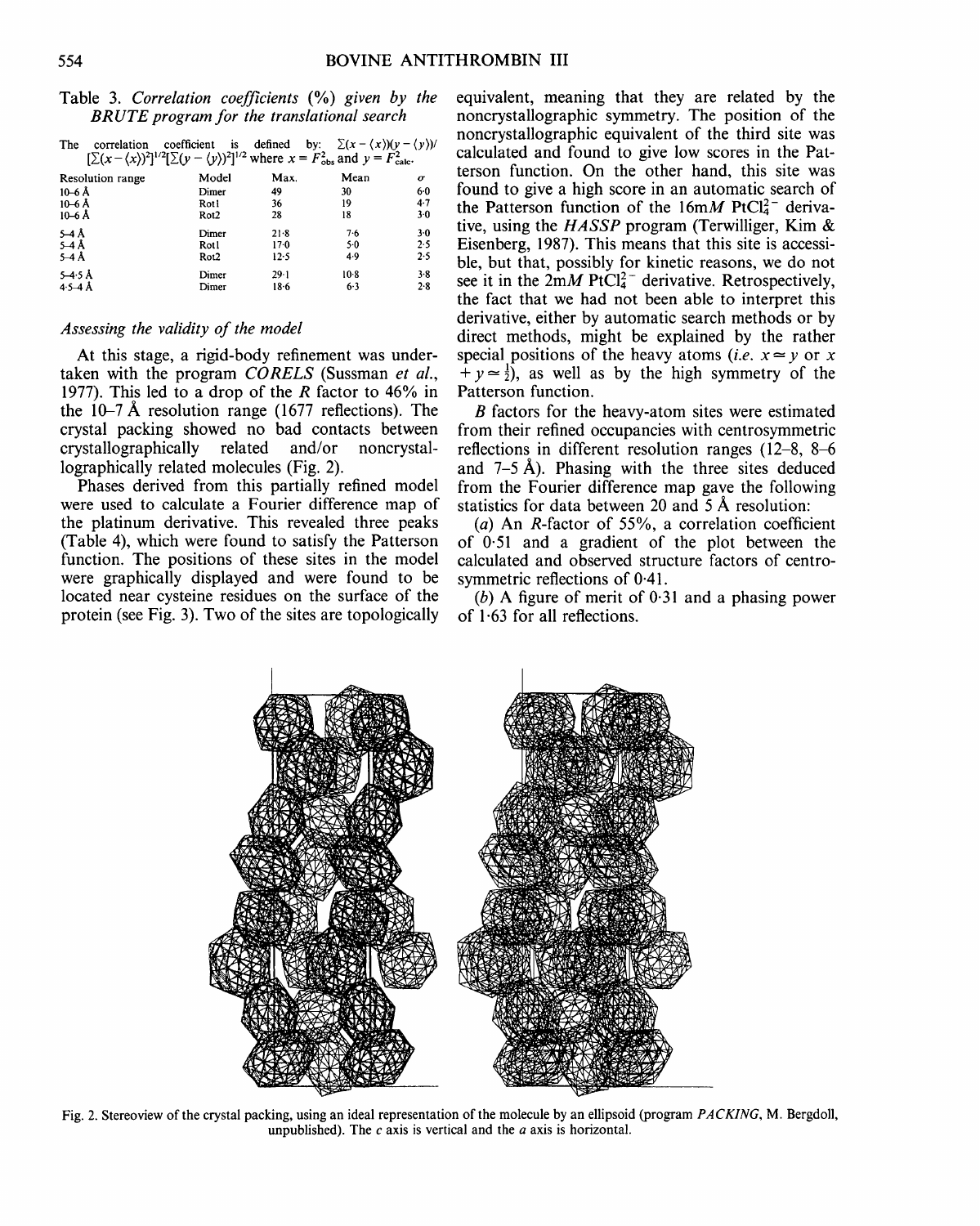Table 4. *Parameters of the different heavy-atom sites of the*  $\text{PtCl}_4^{2-}$  *derivative* 

| <b>Site</b>    | Dimer*       | Rot1†       | x     |       |       | Occ. | В       |
|----------------|--------------|-------------|-------|-------|-------|------|---------|
| Site 1         | 5.9 $\sigma$ | $6.5\sigma$ | 0.383 | 0.375 | 0.341 | 2.3  | $90-0$  |
| Site 1'        | $5.8\sigma$  | $5.4\sigma$ | 0.308 | 0.285 | 0.270 | 2.3  | $60-0$  |
| Site 2         | $6.5\sigma$  | $5.6\sigma$ | 0.396 | 0.103 | 0.212 | ٦٠4  | $100-0$ |
| Pseudo site 2' | Background   | 0.172       | 0.555 | 0.273 |       |      |         |

\* Difference Fourier map phased with the dimer; the first spurious peak is at  $4.0\sigma$ ; the height of the signal is given as the number of standard deviations above the mean value of the map.

f Difference Fourier map phased with only Rotl as a model; the first spurious peak is at  $4.15\sigma$ .

A dramatic improvement of these parameters was obtained on solvent flattening and noncrystallographic symmetry averaging. This allowed us to obtain a 5 A resolution map that is essentially free of any bias introduced by the model, which was found to fit in this electron density map (data not shown).

Refinement at higher resolution is currently being carried out with the program *GROMOS* (van Gunsteren & Berendsen, 1987). Energy minimization followed by a 1 ps molecular-dynamics simulation led to an R factor of 32% at 3.6 A resolution. Details on these calculations and further refinement will be reported elsewhere.

### **Discussion**

Correctness and accuracy of the Eulerian angles is required for a successful translational search. Using a fine grid in the rotation function is not enough to achieve this accuracy. Instead, it is necessary to try many different resolution ranges to obtain an idea about which peaks appear most consistently (see Dijkstra, van Hess, Kalk, Brandenburg, Hol & Drenth, 1982). However, no general rule stating the relative importance of high- and low-resolution data can be derived in our case, since this appears to be different for the orientations of each of the two independent molecules of the asymmetric unit. For each possible orientation, it is then necessary to carry out a manual rigid-body refinement, which is essentially the same as that performed in the *BRUTE*  program (Fujinaga & Read, 1987), except that the translation function is used instead of an R-factor search. The answer given by the Crowther-Blow translation function requires only one resolution range to be used and is essentially unambiguous, with only one major peak when the orientation is correct. The result is thus much more clear cut than the R-search procedure and less computationally intensive. This allowed us to overcome the degeneracy of the Eulerian angles of Rot2, observed for different resolution ranges in the rotation function. This method has also been successful for the structure determination of an Fab-cyclosporin complex (D. Altschuh, in preparation).

The use of a model in which surface atoms had been removed did not really facilitate the interpretation of the rotation function but definitely helped in obtaining a very high signal-to-noise ratio in the translation function, even though the translational search was performed with less than 30% of the asymmetric unit. This extends observations made by other authors on the question of the required com-



Fig. 3. Stereoview (C $\alpha$  carbon representation) of the dimer of the asymmetric unit, showing the positions of the heavy-atom sites (dotted spheres) on the surface of the protein. The two monomers are related by a noncrystallographic symmetry operation ( $\kappa = 123^\circ$ ,  $t_u =$ 42.2 Å) around a noncrystallographic axis defined by a point M ( $x_M$  = 96.6,  $y_M$  = 38.1,  $z_M$  = 279.3 Å) and a unitary vector u (spherical coordinates  $\varphi = 138^\circ, \ \theta = 55^\circ$ .